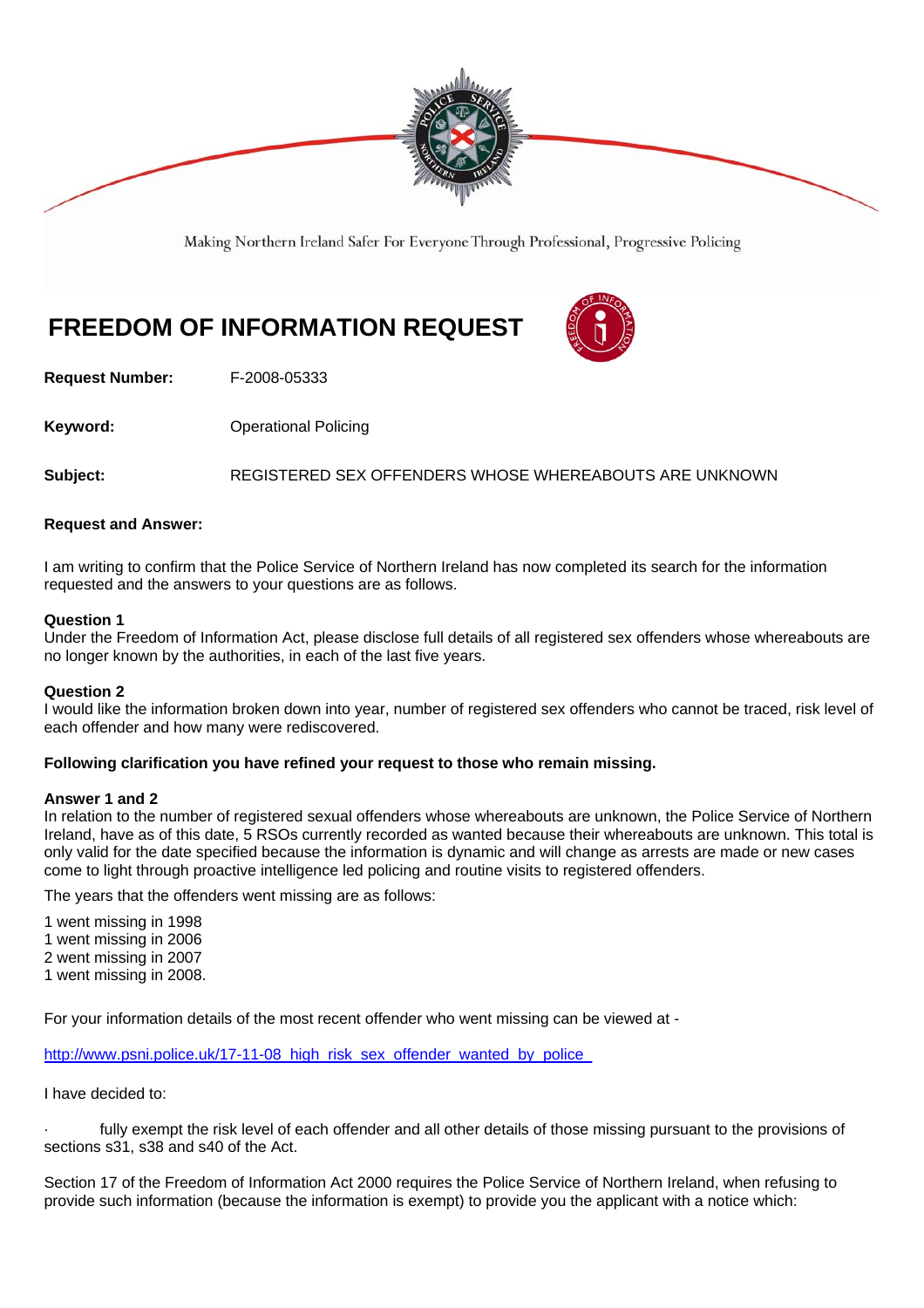- (a) states that fact,
- (b) specifies the exemption in question and
- (c) states (if not otherwise apparent) why the exemption applies.

The exemption/s, as well as the factors the department considered when deciding where the public interest lies are listed below.

Section 31(1) Law Enforcement Section 38(1) Health and Safety, Section 40(2) Personal Information

Sections 31 and 38 are Prejudiced based exemptions and this means it is the Public Authority's responsibility to evidence the harm.

Section 40 is a class-based exemption and this means the legislators have agreed that there would be harm if this information were released.

All the above exemptions are Qualified exemptions and therefore a Public Interest Test must be carried out.

These tests are listed below.

#### **HARM TEST**

The disclosure and publication of information relating to Registered Sex Offenders, ( RSOs) is a highly emotive subject. The Northern Ireland Office's 2007 report, Public Attitudes Towards Sex Offenders In Northern Ireland has shown, 83% of the public felt that all RSOs should always be imprisoned and 58% felt that it was unacceptable for an adult RSO to live in their community.

Your requests asks for the "full details" of all registered sex offenders whose whereabouts are unknown. When similar personal information relating to RSOs has been published on previous occasions, a correlation between the publication of the information and subsequent public order events has been shown. For example, the well documented riots in Paulsgrove, Hampshire, in 2000, and the attacks in 2006, on a RSOs home in Somerset. Both these incidents followed publication in national newspapers of details, which identified named RSOs, and the resulting attacks indicate that persons are placed at risk of both physical and mental harm by this type of disclosure. Even though an RSO's location is not known, that harm is still likely to occur when such information is released because the requested information is not only personal information relating to specific individuals, but it is also information that is sufficient enough in detail for others to attempt to make identifications based upon all, or part, of it.

There is a legal requirement for supervision of RSOs to take place, and the system must effectively risk assess and monitor offenders, and thus prevent them from re-offending. The breakdown of the relationship between sexual offenders and the relevant supervisors creates an environment where the loss of knowledge about offenders can lead to a situation where sexual crimes are committed in spite of proactive, preventative policing.

Controlled dissemination of information deemed suitable for disclosure into the public domain is already undertaken by Child Exploitation and Online Protection Centre (CEOP). The CEOP 'Most Wanted' website has proved successful in apprehending high risk offenders. CEOP attributes this success to the consistent application of a thorough process that underpins and supports the controlled disclosure of offenders' details on this website. This process can be summarised as follows:

- Only high risk sexual offenders who have breached their notification requirements in respect of sexual offences relating to children are considered for publication. (The majority of missing sexual offenders do not fit into this category.)
- Prior to publication, a thorough and robust risk assessment is conducted, which must take account of the rights and obligations of all parties. Most importantly, the obligations of the police to prevent crime and protect vulnerable children must be balanced against the rights of the suspect and their families.
- The website gives clear guidance on what to do, and what not to do, if a member of the public identifies an offender.
- Once an individual has been identified, a process is in place for CEOP, police forces and MAPPA groups/MASRAM to engage to ensure that the offender is dealt with appropriately.

In contrast to the process above, a response to an FOI request is an unmanaged disclosure, where the public authority relinquishes control of the dissemination of the information. In addition, there is a strong argument to suggest that disclosure of information may provide intelligence to offenders themselves. There may be operational or investigative reasons why the force would not wish to communicate to offenders themselves the details around those that are currently unaccounted for.

For example, an offender may not be aware that the force has already determined they are missing, that they are the subject of an active search or the subject of an investigation. Disclosure without the controls enforced by CEOP of this information, therefore, may compromise an on-going investigation since it is highly likely that the publication of such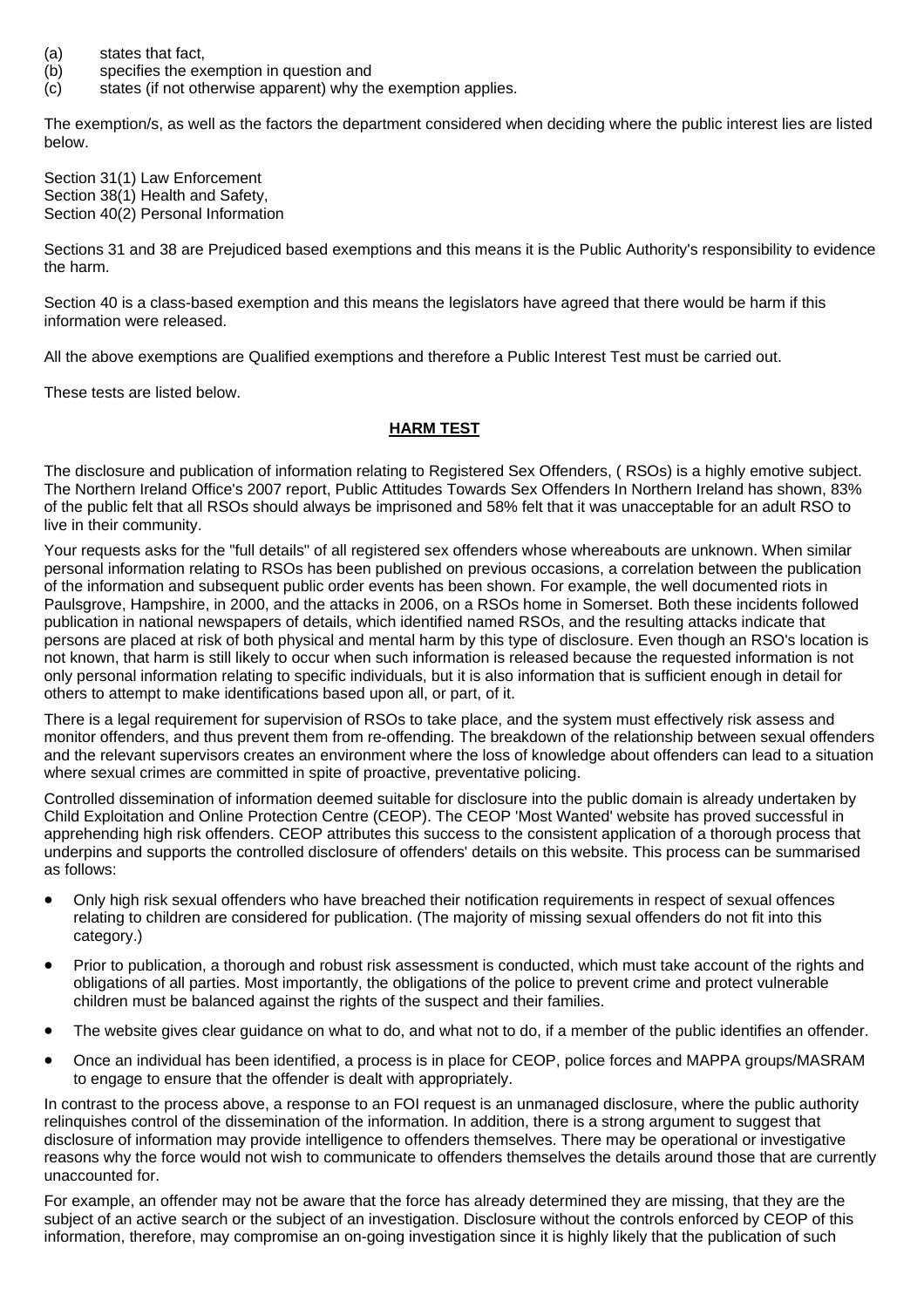information would simply alert the offender to police awareness, and cause them to move on.

# **PUBLIC INTEREST TEST**

When applying qualified exemptions a public authority is also required to consider whether in all circumstances of the case, the public interest in maintaining the exemption outweighs the public interest in disclosing the information.

### **Considerations Favouring Disclosure**

**Accountability** - When the information disclosed relates directly to the efficiency / effectiveness of the PSNI or its officers it provides benefit to the community. Disclosure demonstrates that the PSNI are aware of missing offenders, providing reassurance to the public that the PSNI have the ability and resources in place to ensure proper management of RSOs. The length of time that these offenders have been missing will be relevant to judging the efficiency and effectiveness of the service.

**Public Awareness** – Accurate public debate which corrects rumour, speculation and falsehoods could remove the need to take unnecessary actions, reduce the fear of crime and improve the quality of life. This information will enable the public to be better informed as to the activities of RSOs. This will contribute to the accuracy and quality of public debate in relation to the management of offenders, which is rife with speculation and rumour fuelled by inaccurate media reporting and gossip.

**Public participation** – PSNI would benefit from public participation and input into local community issues. By disclosing the details of missing RSOs would possibly allow the public to help the police track them down. However, the 2007 report Public Attitudes towards sex offenders in Northern Ireland concluded: The public are reluctant to acknowledge an obligation on the part of society to assist in sex offender reintegration.

# **Considerations Favouring Non-Disclosure**

**Efficient / Effective Policing** – The public interest will favour non-disclosure when the current / future law enforcement role of the PSNI may be compromised by the release of the information. In some cases an offender may be unaware that his disappearance has been detected and an investigation may already be underway. Disclosures which enable an offender to know whether or not their disappearance has been detected will enable them to take steps making it more difficult to detect their whereabouts. This may mean that additional resources have to be diverted in order to locate them. These resources are not finite and this will cause a reduction of capability in other areas of public prosecution.

**Ongoing Investigations** - investigations could be compromised by releasing details of RSOs identity, resulting in missing RSOs not being made amenable to the justice system and possibly going underground and increasing the likelihood of the RSO re-offending.

**Flow of Information** – while it has been acknowledged that the flow of information from the public to the PSNI could increase as a result of disclosure, this has to be balanced against any possible breakdown of the relationship between the RSOs and the supervision managers. If a breakdown between the RSO and the managers occurred, this would lead to less effective management of RSOs resulting in possible.

**Public Safety -** There may be occasions where the release of information relating to public safety may not be in the public interest. Public Safety is of paramount importance to the police service and its partner agencies. The potential harm of not managing offenders properly and the possibility of RSOs committing further offences or innocent people being targeted through mis-identification is serious and cannot take priority over public safety.

# **BALANCING TEST**

The factors favouring disclosure mainly relate to keeping the public informed and police accountability. This is already achieved to a very high level by the publication of the annual MASRAM report, appropriate media releases and key performance indicators. These facts somewhat reduce the impact of any potential community benefit in receiving this information.

It is accepted that it is in the interest of protecting public safety that the public should be aware of how many sexual offenders are currently wanted because their whereabouts are unknown, and furthermore, that police forces should be able to provide this information. However, this aspect of accountability is fulfilled by the disclosure of the statistics for the number of missing offenders, rather than by more detailed information about them. Furthermore, controlled disclosure of certain additional information already occurs through the existing channel of the CEOP website.

Opposed to factors favouring disclosure is the key negative of public safety. We can never be entirely sure what effect information disclosure may have. As far as the police service is concerned, the protection of the community must and will always take precedence over information provision. We would be failing in our duty to protect all members of the public, regardless of who they are, should one person suffer as a result of a disclosure under this legislation.

At this time the balance is firmly tilted towards non-disclosure.

If you have any queries regarding your request or the decision please do not hesitate to contact me on 028 9070 0164. When contacting the Freedom of Information Team, please quote the reference number listed at the beginning of this